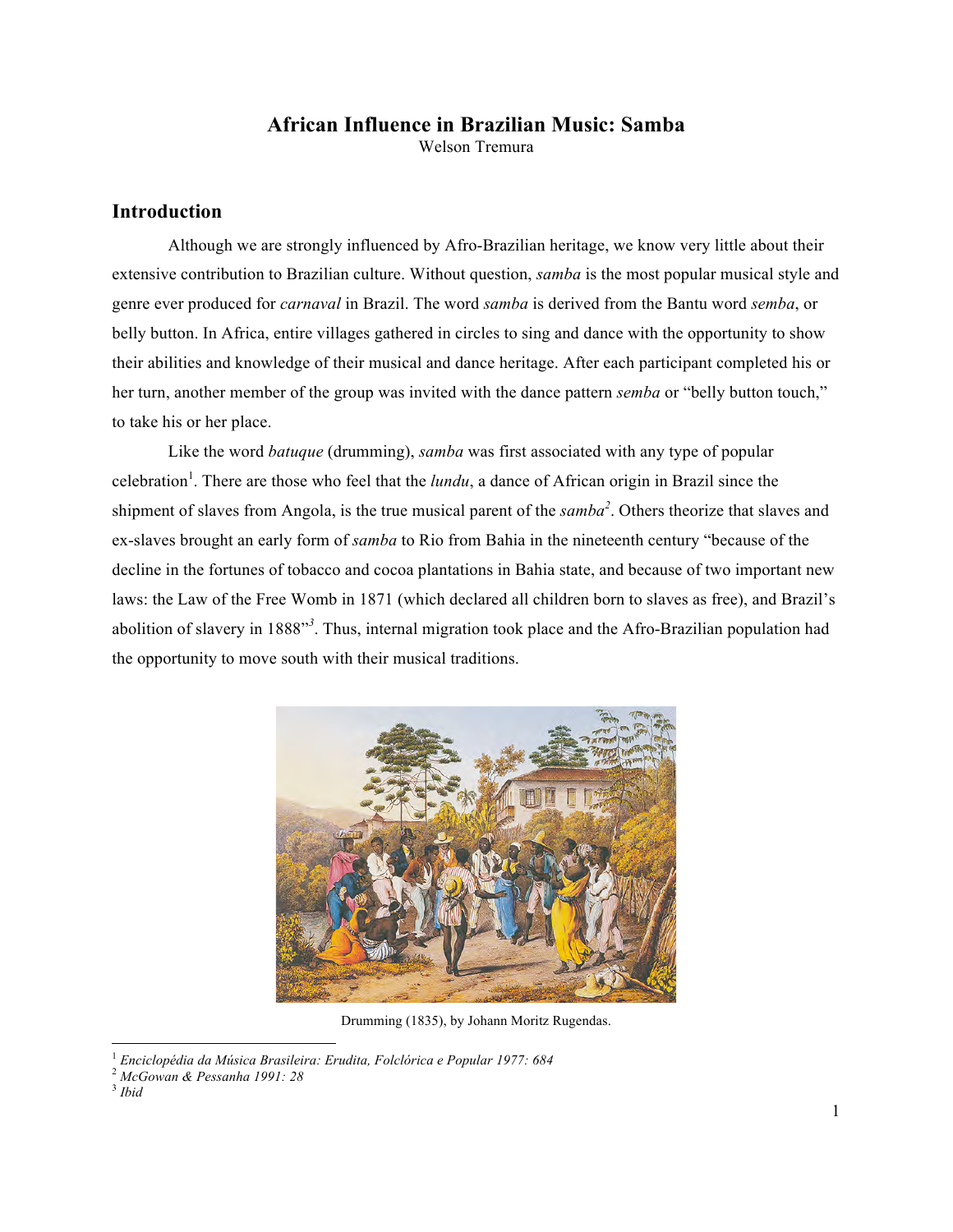Another theory of the roots of *samba* is also associated with the *ranchos*, which is the Portuguese word to describe a group of people. In the beginning of the last century, the first *rancho* organization was introduced, and the idea of organization was substituted with the word school, which was the first definition of a neighborhood association. In an effort to reach a larger Brazilian audience, members of the *ranchos* (which consisted primarily of Afro-Brazilians) changed their names, and by the early 1920s, the *ranchos* evolved to *escolas de samba* or *samba* schools, which rapidly made inroads into the larger Brazilian community. The *ranchos* were originally created by black organizations for the recreation of Afro-Brazilians from the state of Bahia: "Their origin is generally ascribed to Bahians who settled in Rio with their semi-religious processions<sup>34</sup>. Chiquinha Gonzaga's (1847-1935) composition *O abre alas* (Make Way) in 1899 was the first melody written for the *ranchos* and was performed by the *Rosa de Ouro* association. This new type of music, afterward called *marcha-rancho*, was usually played without wind instruments, although using lots of percussion. Later, the music was taken up by brass bands. It is also important to remember that other styles of African-derived and samba related rhythms have been developed in different areas of Brazil, which run parallel to samba. These musical styles were many times relegated to small areas and the music was isolated from the larger centers of Rio de Janeiro and Salvador.

#### **Samba**

Undoubtedly samba is the best known of Brazil's musical expressive forms. As a synonym for Brazilian music, it has become a term that encompasses a full range of popular styles: *Samba carnavalesco, samba de breque, samba de exaltação, samba de gafieira, samba de partido-alto, samba de quadra, samba de terreiro, samba-batido, samba-canção, samba-choro, samba-chulado, samba-corrido,*  samba-de-chave, samba-lenço, samba-enredo, samba exaltação, sambalada, sambalanço, samba-rural<sup>s</sup>. These forms are variations from slow to fast and incorporating distinct lyric structure. The development of these musical styles depended, for the most part, on each individual community. Musical instruments, rhythmic patterns, and compositional style varied from city to city and region to region. *Samba* was invented and developed primarily by African descendants and became the standard word to describe music and dance for a large number of communities throughout Brazil. A frequent internal migration of the black population from the northern states to the southern states, especially to Rio de Janeiro, created a favorable ground for new developments of musical styles. In the State of São Paulo, *samba* was danced

 <sup>4</sup> *Schreiner 1993: 104*

<sup>5</sup> *Enciclopédia da Música Brasileira: Erudita, Folclórica e Popular 1977: 685*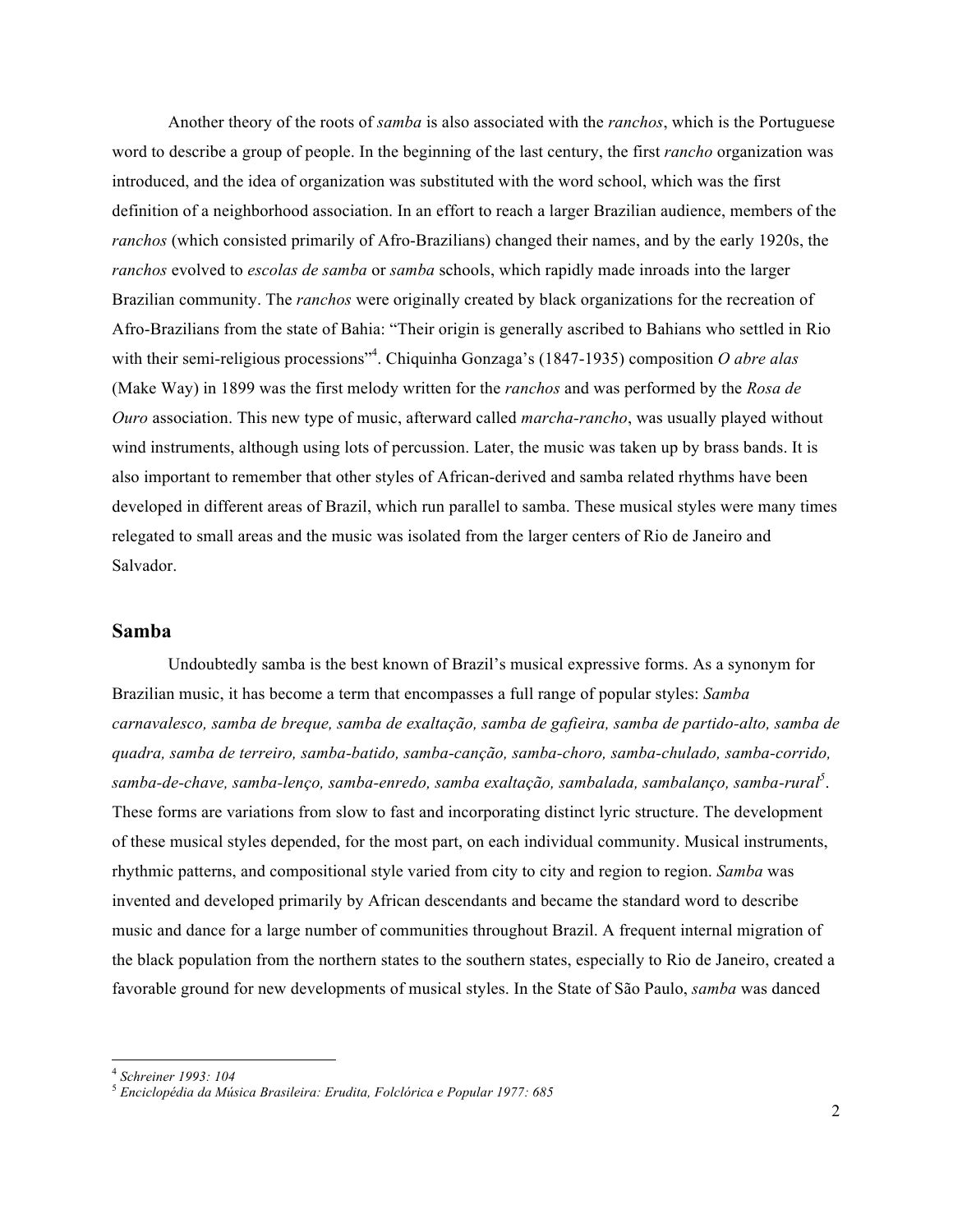not only by Afro descendants, but also by *mulatos* (African descendants mixed with Caucasians), caboclos (Caucasians mixed with Native Americans), and Caucasians<sup>6</sup>.

In the early 20th century composers from the city of Rio de Janeiro such as *Pixinguinha, Donga, Sinhô*, and *João da Baiana* gathered at *Tia Ciata*'s place (literally Aunt Ciata's house) to write *samba* and other musical genres. The reasons for choosing that location are unclear; many believe that *Ciata*'s fame as an excellent cook and maker of sweets contributed immensely. "Her house soon became a meeting ground for *sambistas* from the hills and professional musicians, as well as for those who had made the transition from one to the other<sup>17</sup>. In 1923, with the arrival of the country's first radio station, *samba* became the fashionable musical style and was the most popular music of the time. And so, the seeds for the coming revolution were planted in a *favela* (shack) on *São Carlos* hill.



Tia Ciata (1854-1924)

*Ismael Silva*, one of Brazil's leading *samba* composers in the early 1930s explained how the term *samba* school had come to him. The *sambistas* used to rehearse in an empty lot near a teacher's college. According to Silva, the members of the community used to say, "This is where the professors come from."<sup>8</sup> The *São Carlos sambistas* decided that while teacher's colleges and universities might be out of their reach, nobody knew more about *samba*. That is how the idea of a *samba* school came about. In this

 <sup>6</sup> *Giffoni 1973: 111*

<sup>7</sup> *Guillermoprieto 1990: 26*

<sup>8</sup> *Ibid*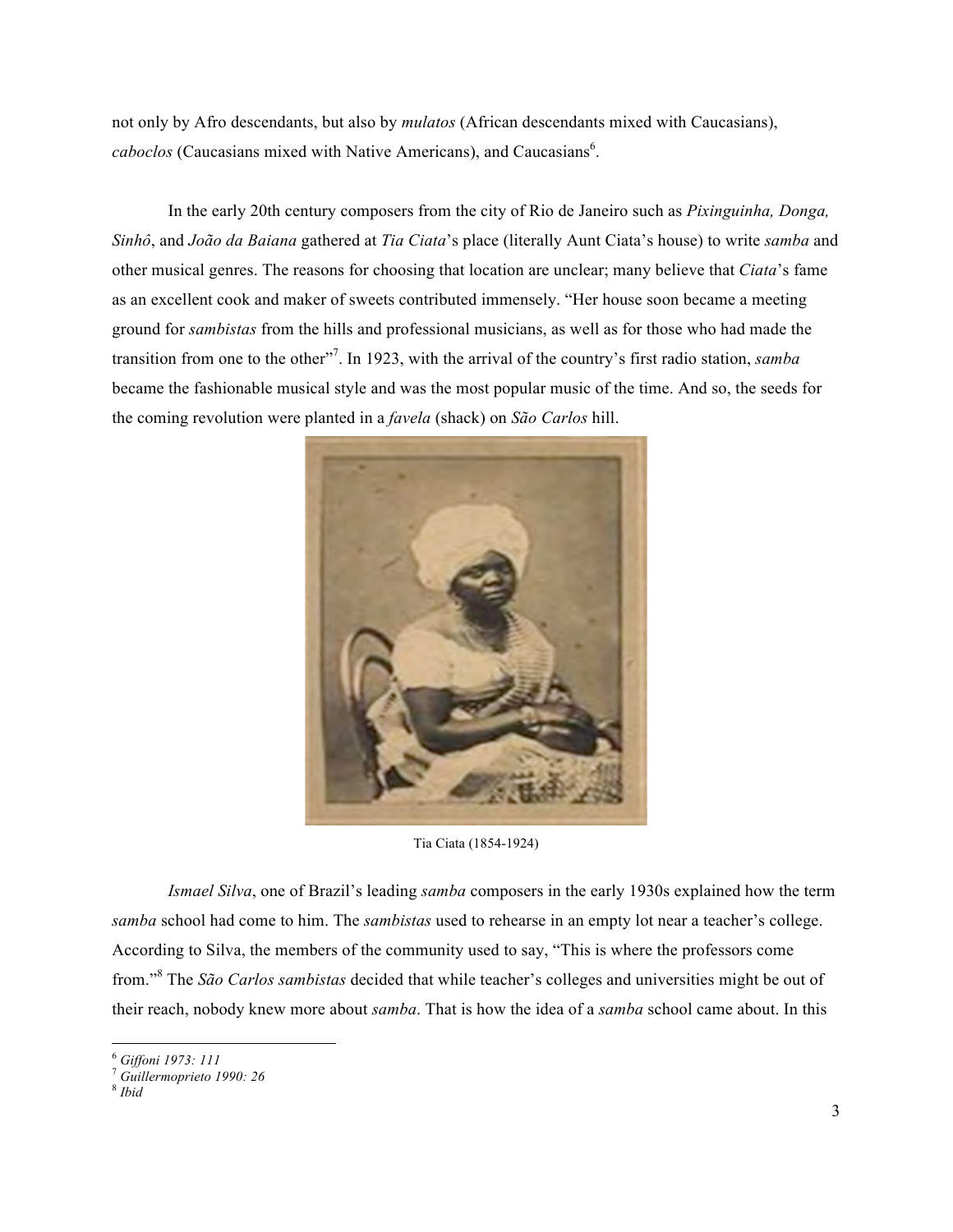sense, *escola* refers to the method of learning music through community integration and participation, where all members of a given neighborhood share their social musical experiences with each other.

Organizing a *samba* school, (actually the name 'school' stands for an ensemble), is a job that involves tens of thousands of people (musicians, dancers, artisans, costume-makers, and other contributors). In Rio de Janeiro every year, the *samba* schools choose new themes. They also have a *samba* coordinator or *diretor carnavalesco* and a samba-theme or *samba-enredo*, which is the *samba* music based on the theme for the year. The themes are usually political, historical, or a tribute to a particular person. In 1997, for the first time in the history of *carnaval* in Rio, a theme referring to cultures outside Brazil was introduced. The *Rocinha samba* school, one of the major groups from Rio de Janeiro, presented the theme "*The Enchanted Voyage of Zé Carioca to Disney.*" The new theme broadened the horizons in *samba*'s history and initiated the concept of how other non-traditional themes could be used to explore samba music in Brazil.



*The Enchanted Voyage of Zé Carioca to Disney*, Rocinha Samba School, 1997.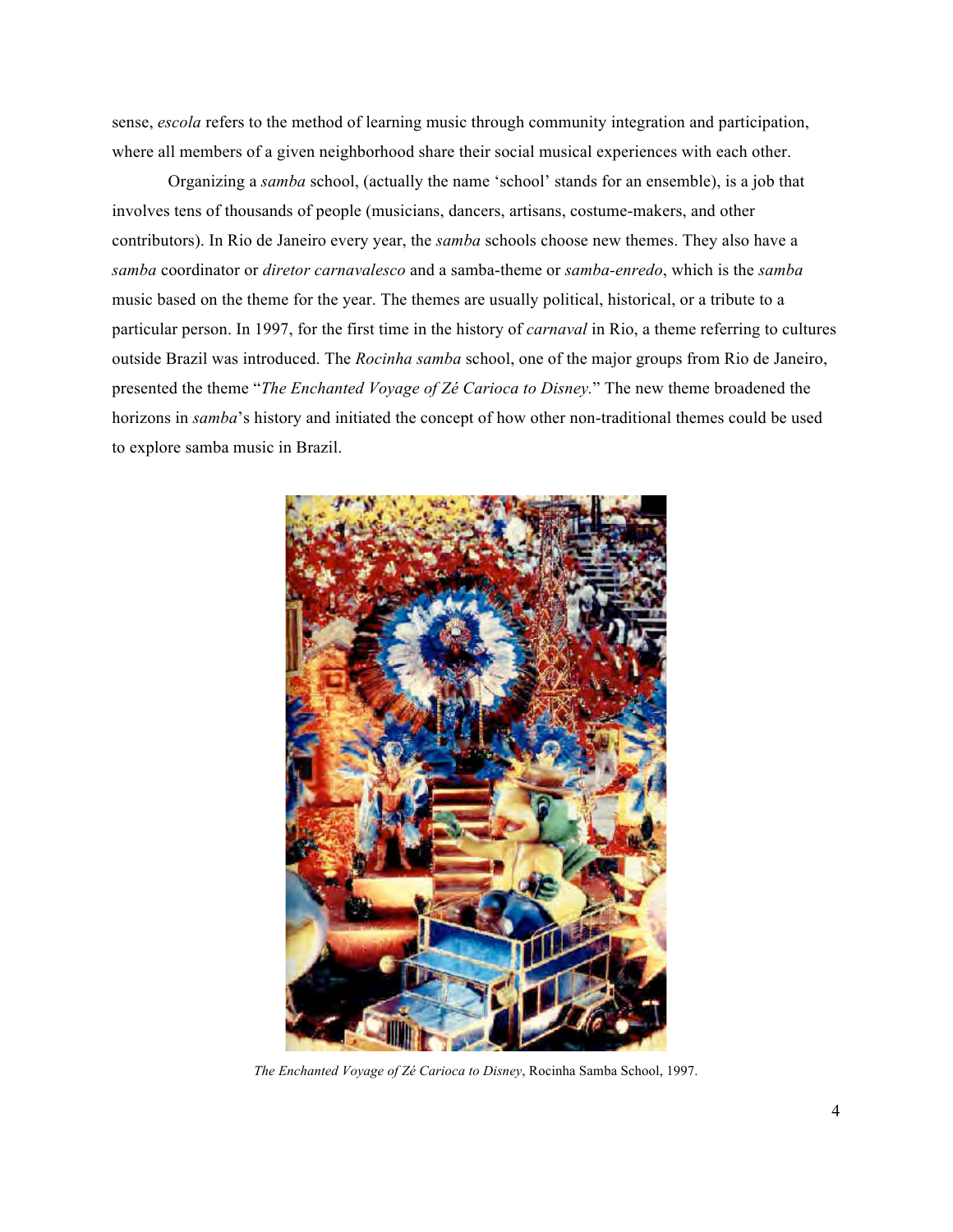### **New Developments**

Quem não gosta de samba bom sujeito não é É ruim da cabeça ou doente do pé

He who doesn't like samba isn't a good guy He's rotten in the head or sick in the feet

> Dorival Caymmi, "Samba da Minha Terra"

 *Samba* is a social phenomenon known to practically every Brazilian. A vibrant musical form distinguished by increased responsorial singing, emphasis on percussive interplay and syncopated rhythm. Written in a 2/4 meter, within a stanza-and-a-refrain structure with many interlocking syncopated lines, and with its heaviest accent on the second beat -- these characteristics make *samba* an authentic Brazilian musical genre. *Samba* and *carnaval* are very closely related words and practically evolved together. From its early stages, *samba* has almost always been treated as a verb. A verb mostly conjugated in the present tense, it is one's self-celebration through communal participation. In an article in the newspaper "*O Estado de São Paulo*," Theo de Barros, a Brazilian music writer claims that throughout the past decade *samba* changed its swing or *gingado*. Theo affirms that *samba* is to be danced and not marched. Perhaps the increased speed of the basic drum beat has corrupted the primary usage of the rhythm, which was primarily intended to be danced within the syncopation and swing. Most Brazilians will agree, however, that one of the objectives of samba and *carnaval* is to make sure that people forget their watches and appointment books at home and step out to sing and dance.

#### **Afro Samba**

The term *quilombo* is derived from the Bantu-Angola language and refers to any place of habitation. In 1740 the king of Portugal, speaking to the *Ultramariano Council* [On 14 July 1652, the King of Portugal proclaimed an order to establish the Overseas Council (*Conselho Ultramarino*) to help administering the overseas colonies. This council became the early shape of the Ministry of the Overseas (*Ministério do Ultramar*) and the Ministry of the Colonies However, the obvious effects to the overseas colonies as a result of centralism did not occur until Marquês Pompal came to power in the mid-18th century] defined *quilombo* as ". . . any habitation of more than five black fugitives, in desolated areas, with or without shacks or pestles." As the nuclei of resistance, *quilombos* operated as states because they maintained their own governments and laws and were not dependent on the rest of Brazil for their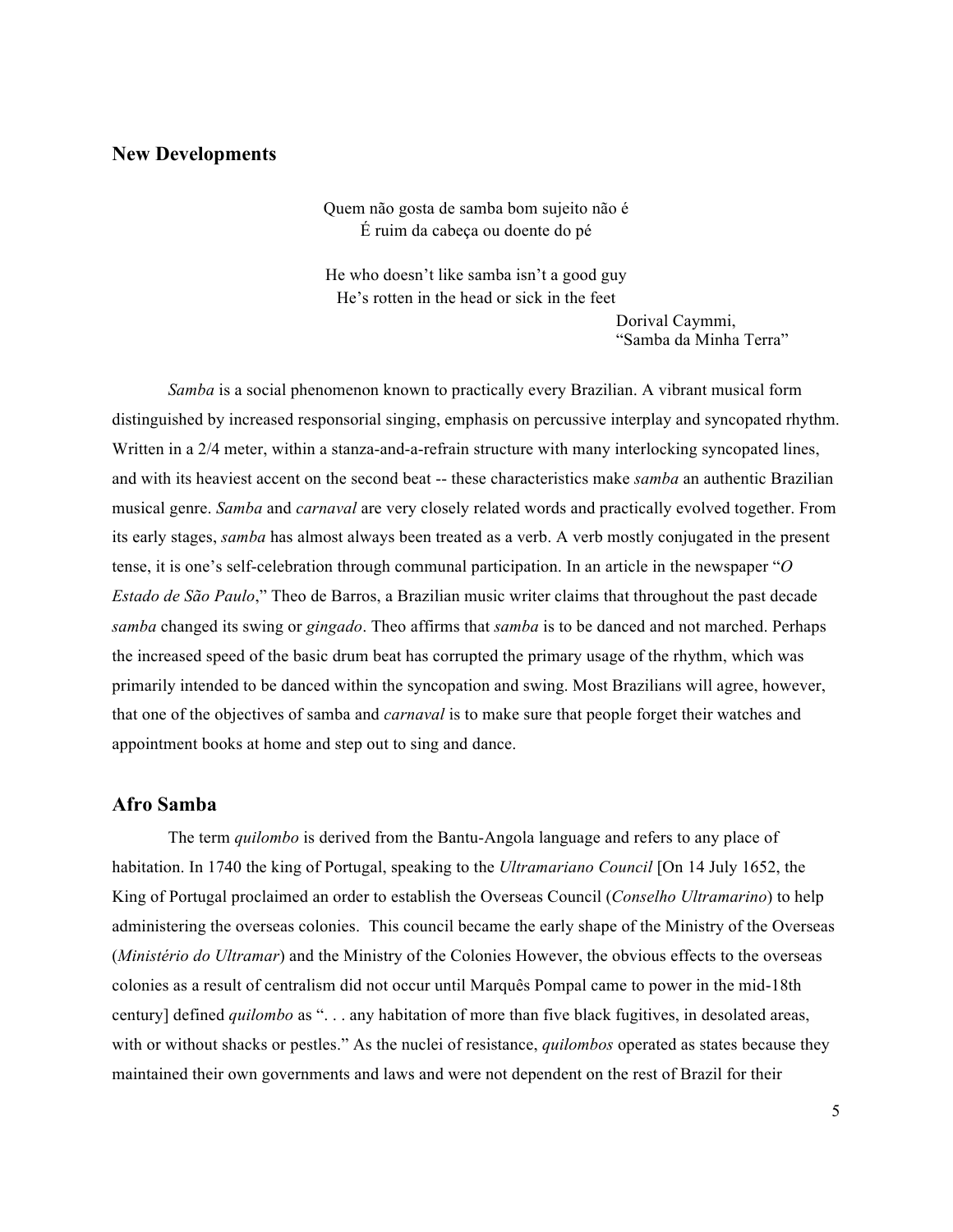existence. Most of the *quilombo* populations consisted of African descendants, in addition to various other persecuted ethnic groups who did not conform to the restrictions and laws imposed by Portugal during Brazil's colonial time. From about the second quarter of the 17th century until the beginning of the 18th century, the *quilombos* resisted the government's attempts to disband them.

The main ethnic/cultural groups of the *quilombos* were the Yoruban, Fon, Ewe, and Ashanti peoples (the Sudanese groups). The *quilombos* were essential in the preservation of their music and for the survival of their culture. In fact, music was an important factor in unifying the diverse groups of African-descendants who could only express their heritages and culture in these isolated areas of refuge. Early in the 18th century, the government finally broke up the *quilombos*. Their "citizens" were returned to their former habitations or thrown into jail. However, the Brazilian government brought about a gradual emancipation process which culminated with Princess Isabel's emancipation proclamation on May 13, 1888--the year before Brazil issued its Proclamation of the Republic, which claimed political independence from Portugal.

The development of the *samba* tradition produced many musical offshoots. The Brazilian *carnaval* and other celebrations adopted many African rhythms and cultural influences from African descendants. For example, in the Brazilian state of Bahia, many groups emerged, including *Império da Africa, Filhos de Odé, Filhos de Obá, Pandecos da Africa* and *Embaixada Africana*. While these groups shared African rhythms, they are distinguished by the different African regions from which they originated and by the way that their cultures were integrated into Brazilian life. The diverse influence of African culture in Brazil was demonstrated in 1897 in Bahia, where the Bahians produced a *carnaval* celebration similar to the African celebration in Lagos, Nigeria. Since the 1970s, when many young Afro-Brazilians became fascinated by the music of James Brown, the Jackson Five, and other African-American musicians, these movements have constituted the basis of African-Bahian musical and cultural development. They have become a source of pride for the rest of Brazil.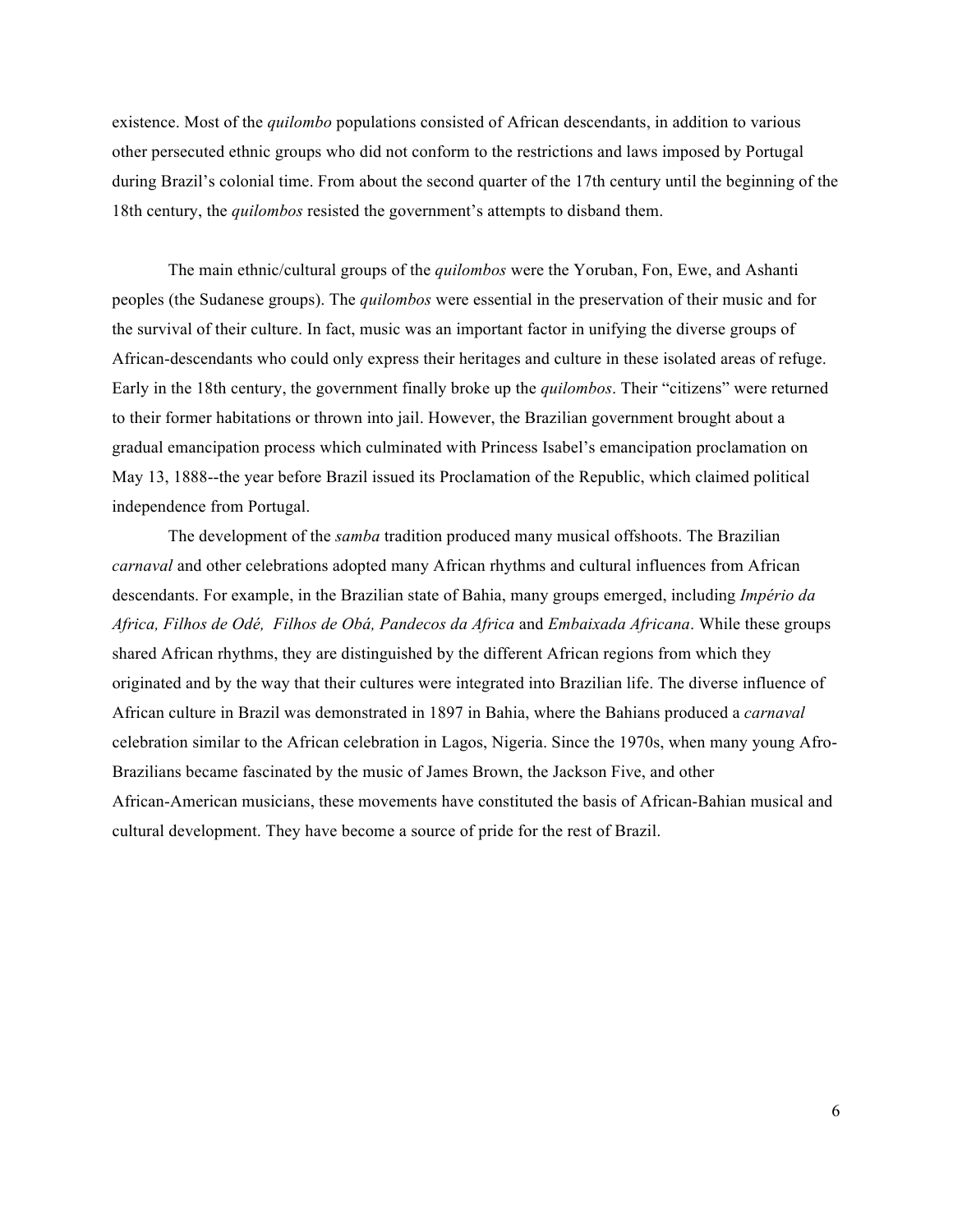

Olodum, carnival parade in Salvador.

The recent musical contribution of African traditions in Brazil, which runs parallel to samba schools in the south is seen in the *afoxés* and *blocos afros*, inspired by a renewed pride in African roots and by the wave of independence movements in Africa. *Afoxé* refers both to the musical instrument, a gourd with strung beads around it, and to an authentic manifestation of *Gegê-Nagô* (Ewe-Yoruban) dances, rhythms, and liturgy outside the *candomblé* (Afro-Brazilian religion) temples. The *bloco-afros* indicates the Afro-Brazilian consciousness of African heritage through music; it is a term which indicates the celebration of music. Thus the *afoxés* and *bloco-afros* are very closely related. *Afoxés* differ with regard to instrumentation and the emphasis they give to different countries and cultural events. In the Bahian repertoire, these ensembles introduced several rhythms. The rhythms are made up of forms and techniques of playing percussion and other musical instruments. The *baianos* (*Bahian* citizens) can recognize the music of any local ensemble, as rhythmic patterns differ from region to region, as does the construction of instruments. For example, one percussionist might make and play a drum which is narrow, made of metal, and which has a cowhide head. Another from a different region might make and play one which is wide, has a wooden frame, and uses a goatskin head. The idea behind differentiation is the search for identity, a means of expressing individuality.

In the last twenty years, the music of Bahia has been influenced by *candomblé* and